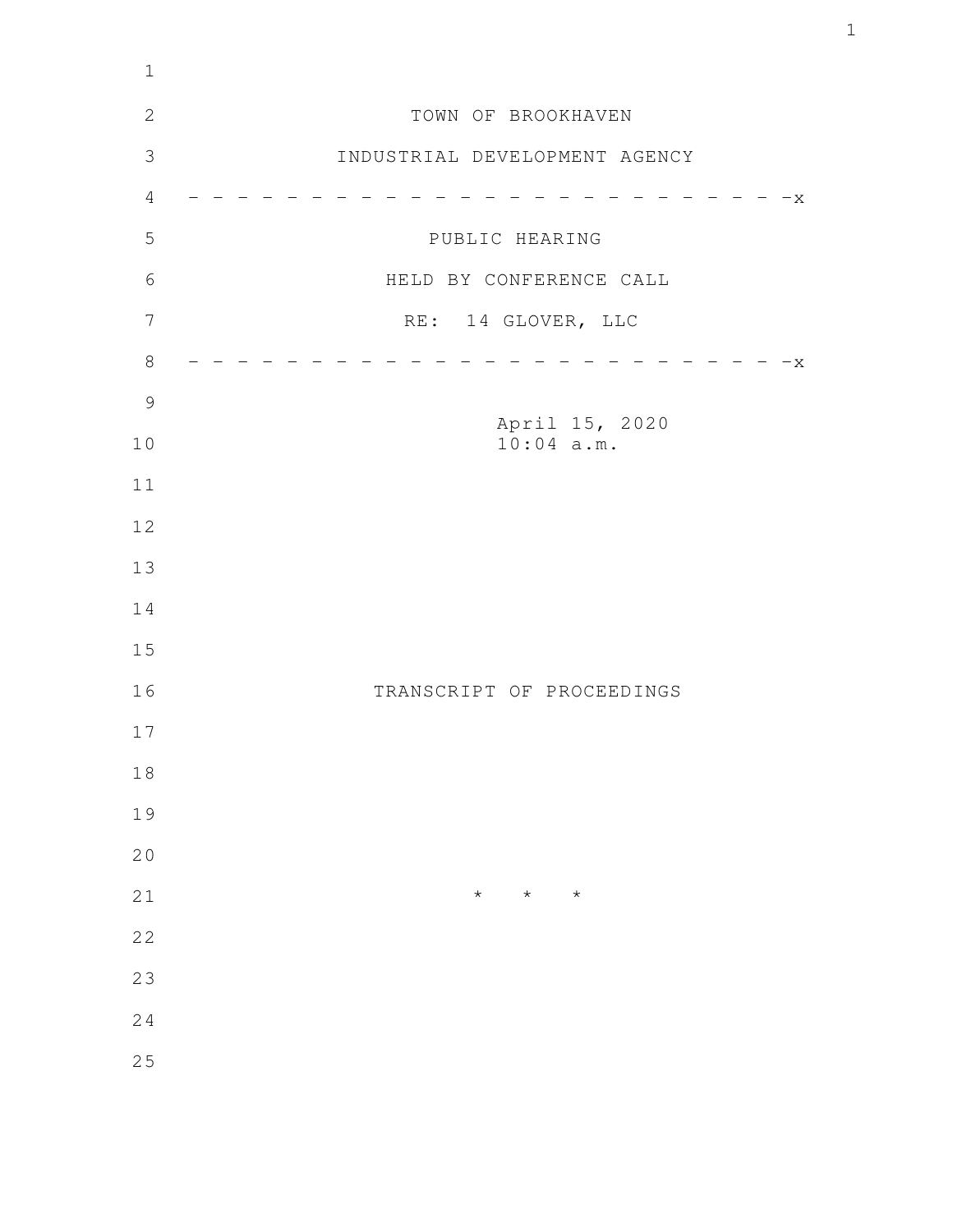| $\mathbf 1$ |                                                         |
|-------------|---------------------------------------------------------|
| 2           | APPEARANCES:                                            |
| 3           |                                                         |
| 4           | TOWN OF BROOKHAVEN<br>INDUSTRIAL DEVELOPMENT AGENCY     |
| 5           | One Independence Hill<br>Farmingville, New York 11738   |
| 6           | BY: LISA M.G. MULLIGAN,                                 |
| 7           | CHIEF EXECUTIVE OFFICER                                 |
| 8           |                                                         |
| 9           | ALSO PRESENT: JOCELYN LINSE,<br>EXECUTIVE ASSISTANT IDA |
| 10          | STACEY L. GOLDSTEIN, ESQ.,<br>RIVKIN RADLER             |
| 11          |                                                         |
| 12          |                                                         |
| 13          |                                                         |
| 14          |                                                         |
| 15          |                                                         |
| 16          | $\star$ $\star$ $\star$                                 |
| 17          |                                                         |
| 18          |                                                         |
| 19          |                                                         |
| 20          |                                                         |
| 21          |                                                         |
| 22          |                                                         |
| 23          |                                                         |
| 24          |                                                         |
| 25          |                                                         |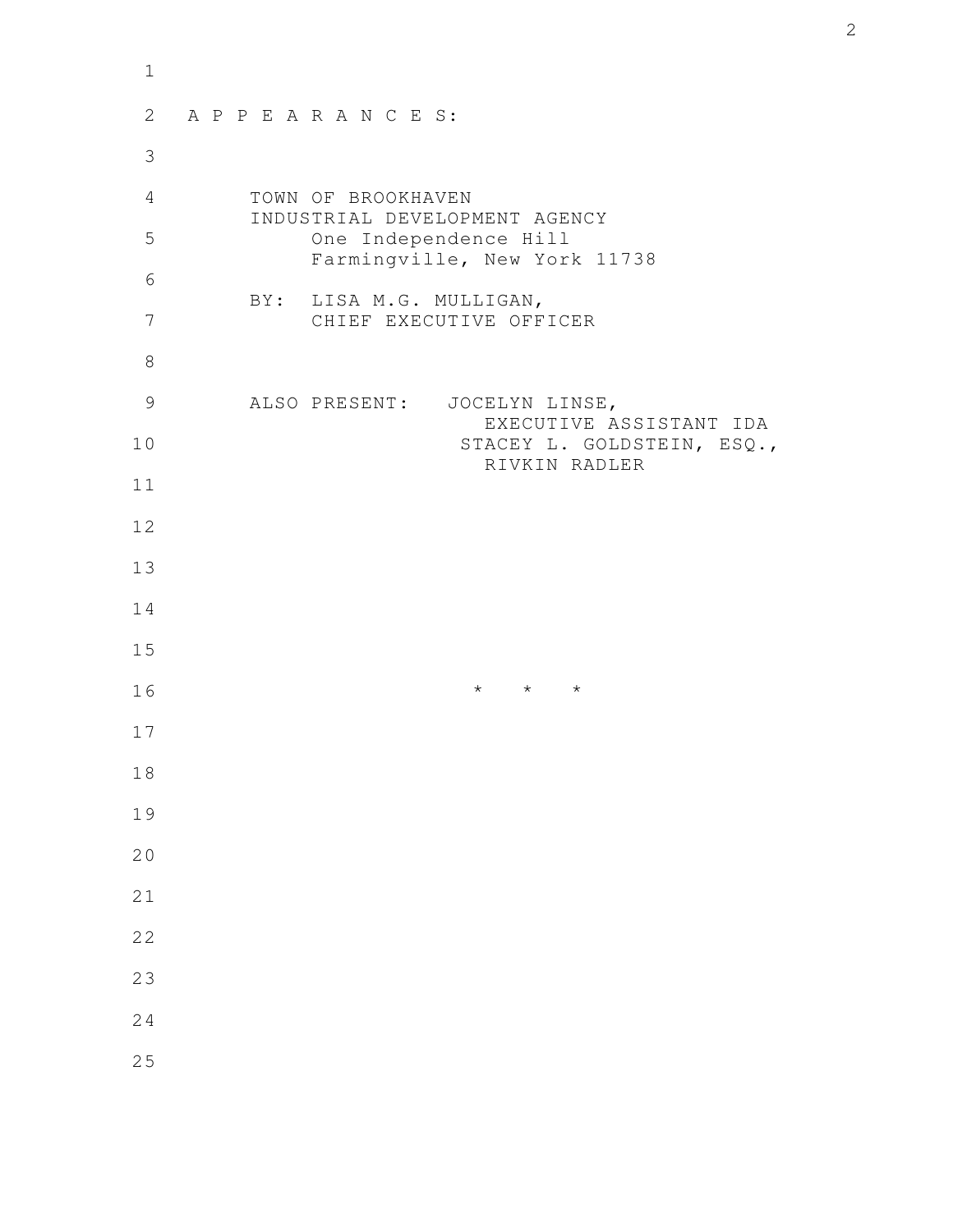MS. MULLIGAN: It's 10:04 on April 15th. I'm going to read the public hearing notice for the record. Because of the Novel Coronavirus (COVID-19) Emergency State and Federal bans on large meetings or gatherings and pursuant to Governor Cuomo's Executive Order 220.1 issued on March 12, 2020 suspending the Open Meetings Law, the Public Hearing scheduled for April 15, 2020 being held by the Town of Brookhaven Industrial Development Agency (the "Agency") in accordance with the provisions of Article 18-A of the New York General Municipal Law with respect to 14 Glover, LLC (the "Applicant") regarding the real property located at 14 Glover Drive, Yaphank, New York (the "Project") will be held electronically via conference call instead of a public hearing open for the public to attend. Members of the public may listen to the Public Hearing, and comment on the Project and the benefits to be granted to the Applicant by the Agency during the Public Hearing, by calling (712)770-5505 and entering access code 2 3 4 5 6 7 8 9 10 11 12 13 14 15 16 17 18 19 20 21 22 23 24 25

1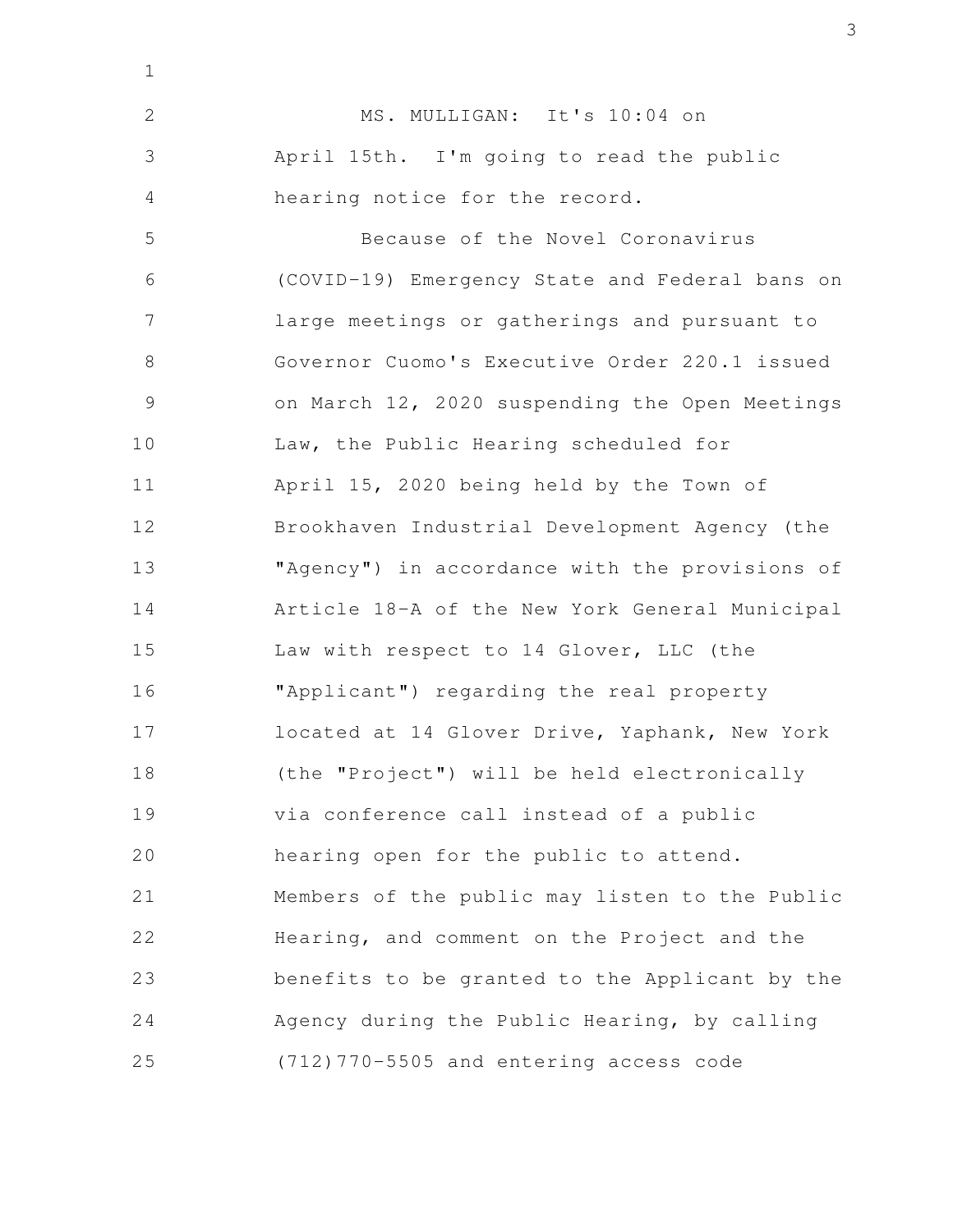1

2

884-124.

Comments may also be submitted to the Agency in writing or electronically. Minutes of the Public Hearing will be transcribed and posted on the Agency's website. 3 4 5 6

7

## NOTICE OF PUBLIC HEARING

NOTICE IS HEREBY GIVEN that a public hearing pursuant to Title 1 of Article 18-A of the New York State General Municipal Law will be held by the Town of Brookhaven Industrial Development Agency (the "Agency") on the 15th day of April, 2020, at 10:00 a.m., local time, electronically by calling (712-770-5505), and entering access code 884-124, in connection with the following matters: 8 9 10 11 12 13 14 15 16

The Agency previously assisted 14 Glover, LLC, a limited liability company organized and existing under the laws of the State of New York (the "**Company**"), whose sole member is Brookhaven Health Care Services Corporation, a New York not-for-profit corporation and an organization described in Section 501(c)(3) of the Internal Revenue Code of 1986, as amended (the "**Corporation**"), in 17 18 19 20 21 22 23 24 25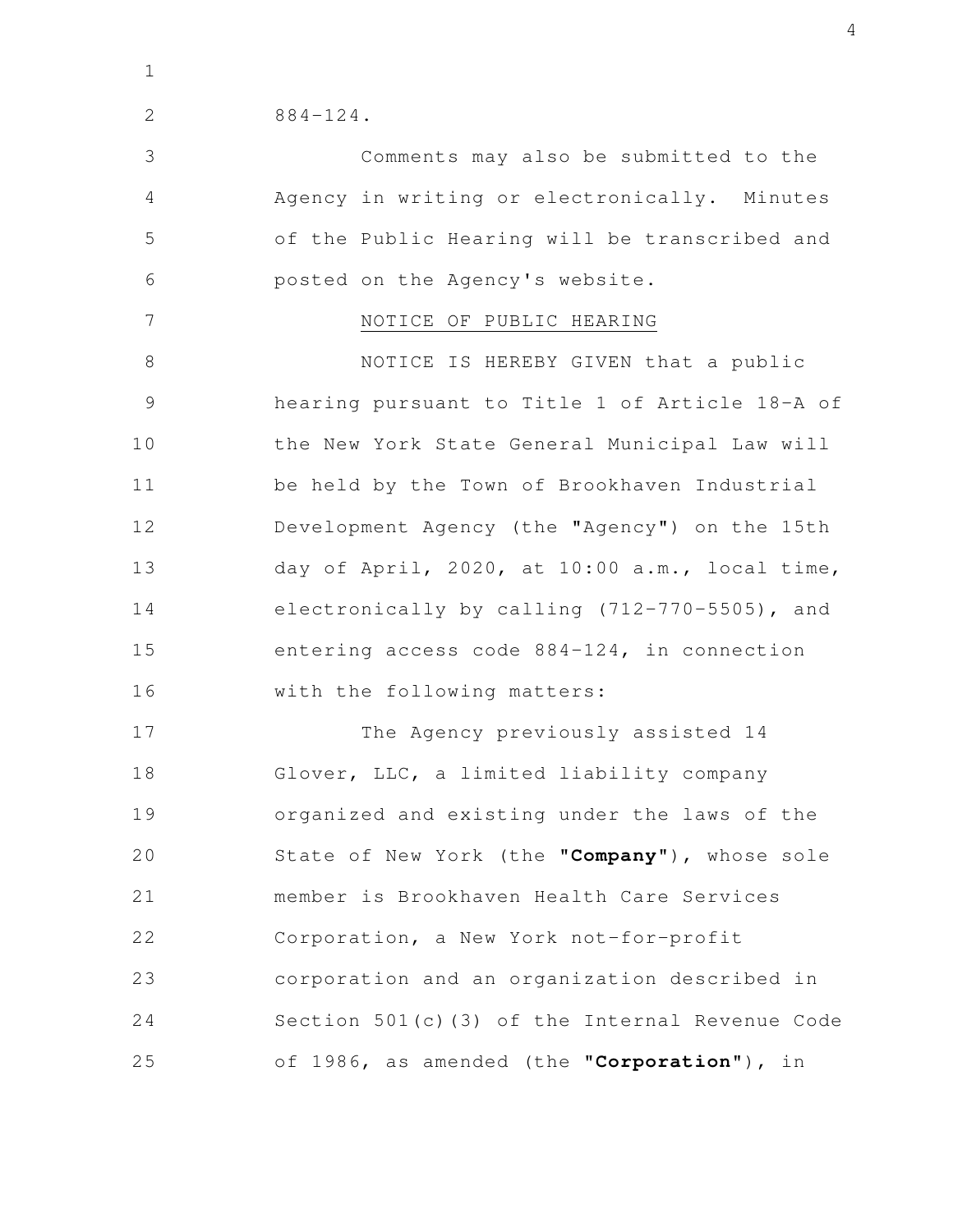connection with (i) the acquisition of a parcel of land totaling approximately 14.06 acres located at 14 Glover Drive, Yaphank, Town of Brookhaven, Suffolk County, New York (the "**Land**"), (ii) the acquisition and renovation of an existing 5-story approximately 185,274 square foot building located thereon, including, but not limited to, the construction and equipping of (a) an approximately 300 square foot addition to the existing building for a total building square footage of approximately 185,574 square feet, and (b) new HVAC systems, plumbing, electrical, lighting, windows, roofing, paving, landscaping (collectively, the "**Improvements**"); and (iii) the acquisition and installation of furniture, fixtures and equipment, including, but not limited to, medical equipment and business office equipment and furniture (collectively, the "**Equipment**"; and, together with the Land and the Improvements, the "**Facility**"), all currently leased by the Agency to the Company for further sublease by the Company to 2 3 4 5 6 7 8 9 10 11 12 13 14 15 16 17 18 19 20 21 22 23 24 25

1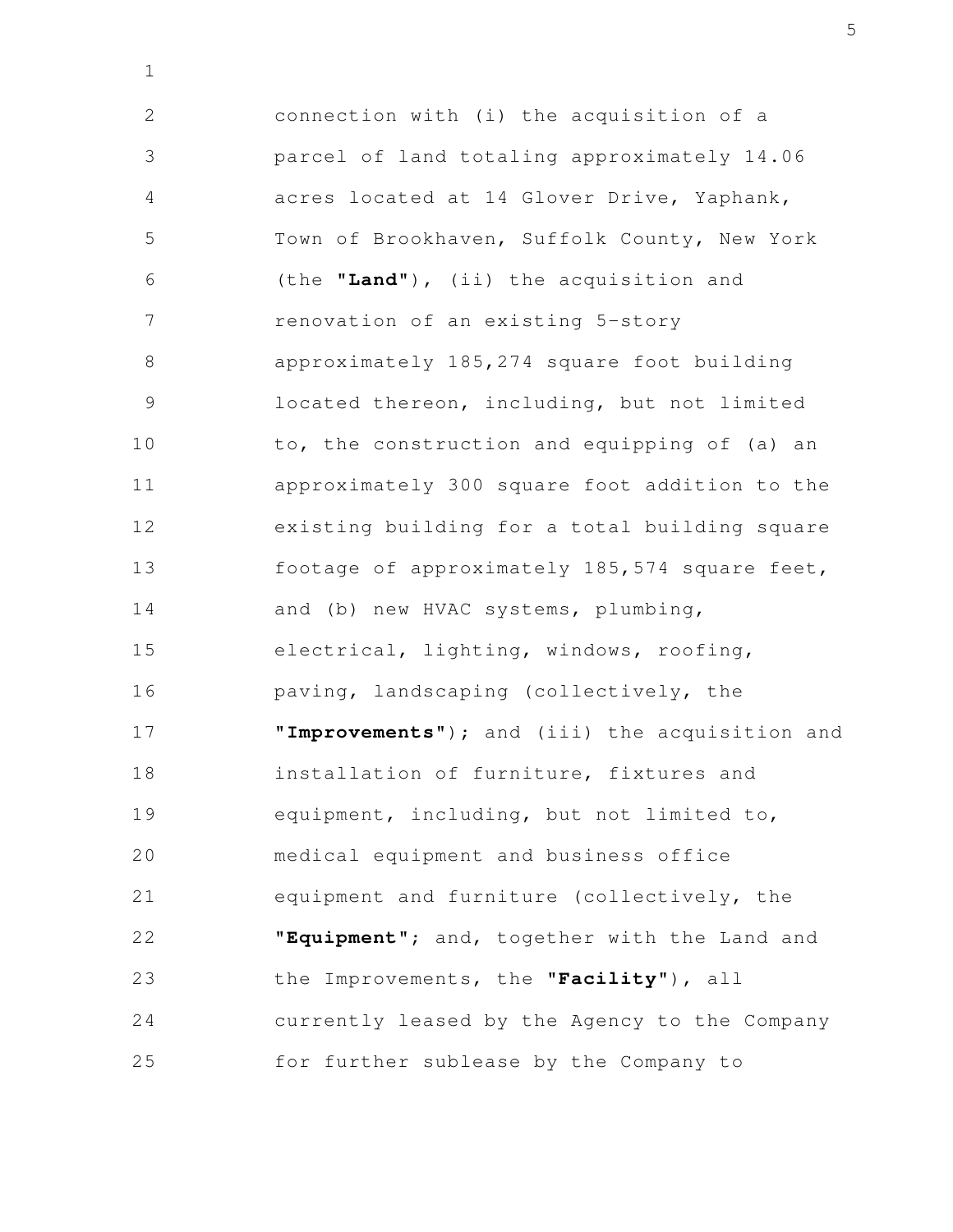Brookhaven Memorial Hospital Medical Center (the "**Hospital**")and various other tenants yet to be determined for out-patient clinical care, office space, assisted living/memory care and substance abuse services, or other medical related uses. The Facility is owned and managed by the Company. 2 3 4 5 6 7 8

1

The Agency has received a request from the Company for the Agency's assistance to provide benefits in connection with an additional abatement of real estate taxes, and the extension of time in which to complete the acquisition, construction, renovation and equipping of the Facility and to create and maintain employment at the Facility. 9 10 11 12 13 14 15 16

The Agency will continue to hold a leasehold interest in the Land and Improvements and title to the Equipment, and will lease or sublease the Facility to the Company. 17 18 19 20 21

The Agency contemplates that it will provide financial assistance to the Company in the form of exemption of real property taxes, consistent with the policies of the Agency. 22 23 24 25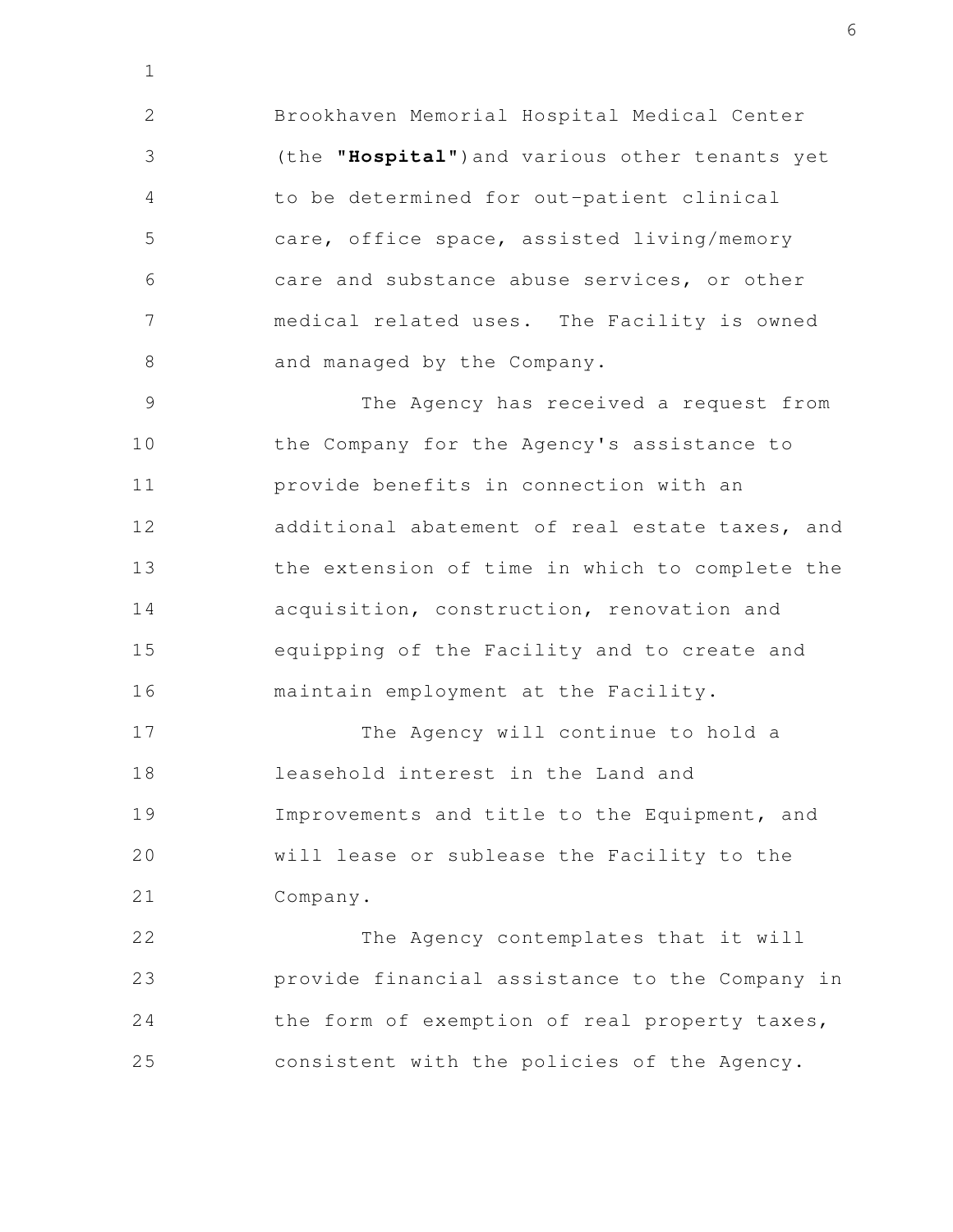A representative of the Agency will, at the above-stated time and place, hear and accept written comments from all persons with views in favor of or opposed to either the proposed financial assistance to the Company or the location or nature of the Facility. Prior to the hearing, all persons will have the opportunity to review on the Agency's website (https://brookhavenida.org) the application for financial assistance filed by the Company with the Agency and an analysis of the costs and benefits of the proposed Facility. Dated: April 4, 2020 TOWN OF BROOKHAVEN INDUSTRIAL DEVELOPMENT AGENCY  $\text{By:} \quad \_\_$  Lisa MG Mulligan Title: Chief Executive Officer Has anyone else joined the call? (No response.) MS. MULLIGAN: Stacey, did you have anything that you wanted to add? MS. GOLDSTEIN: No, I just wanted to 2 3 4 5 6 7 8 9 10 11 12 13 14 15 16 17 18 19 20 21 22 23 24 25

1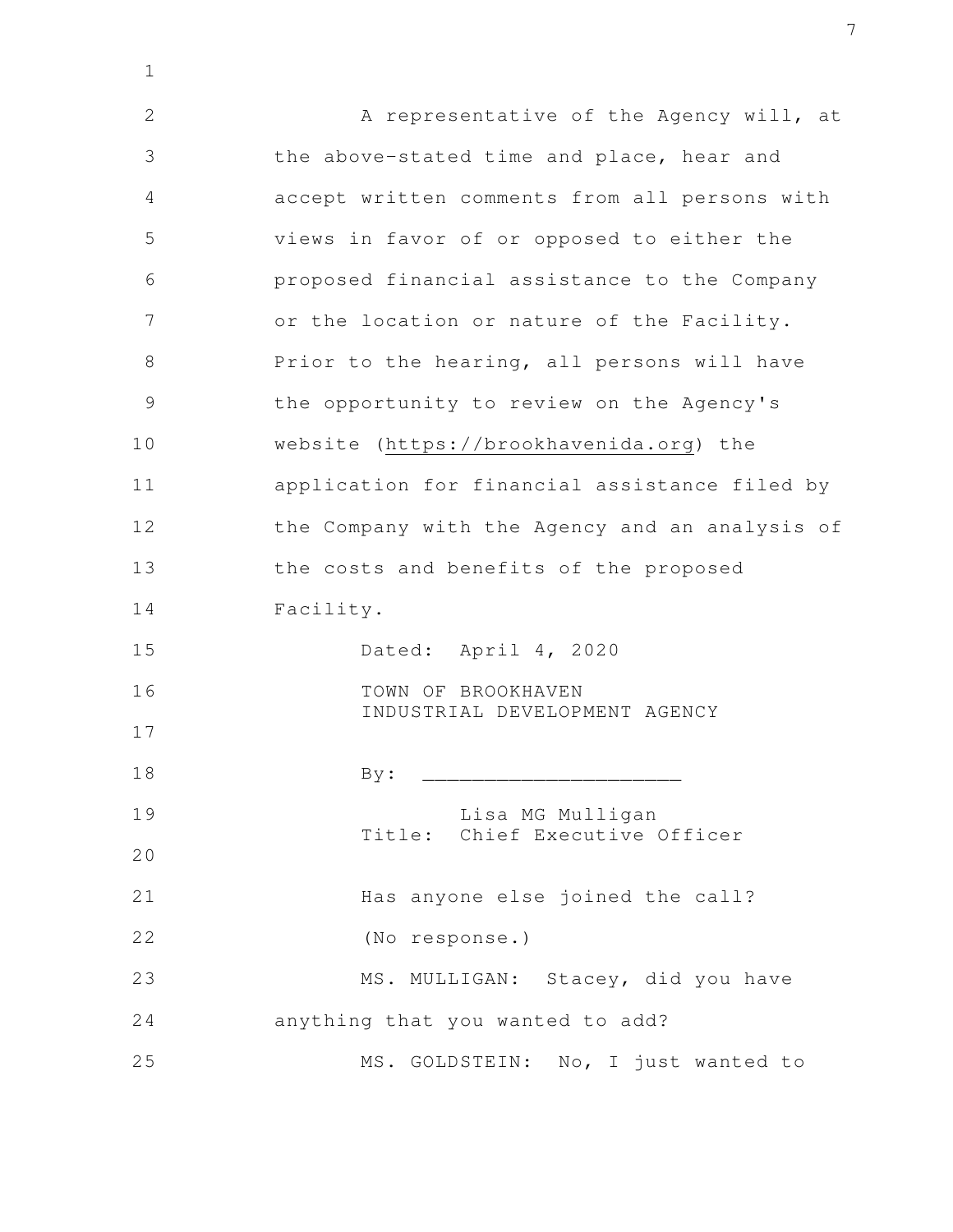hear what was going to be happening with respect to the application. Rivkin Radler is outside counsel for 14 Glover and I just wanted to hear and see if the agency was going to provide the extension of time in order to complete the project. MS. MULLIGAN: Okay. Just so you know, we're actually going to be adjourning this public hearing -- I'll officially state this at the end of the public hearing -- until April 21st at ten a.m., so we're going to give it a little more time, but for now, we could just sort of sit and see if anybody joins us. MS. GOLDSTEIN: Sure, no problem. MS. MULLIGAN: Okay. (Pause.) MS. MULLIGAN: So it's almost 10:45. I'm going to adjourn this public hearing. So far there's been no comment and so due to a Coronavirus related oversight, this public hearing is adjourned until April 21st at ten a.m., when written and verbal comment will be accepted. 2 3 4 5 6 7 8 9 10 11 12 13 14 15 16 17 18 19 20 21 22 23 24 25

1